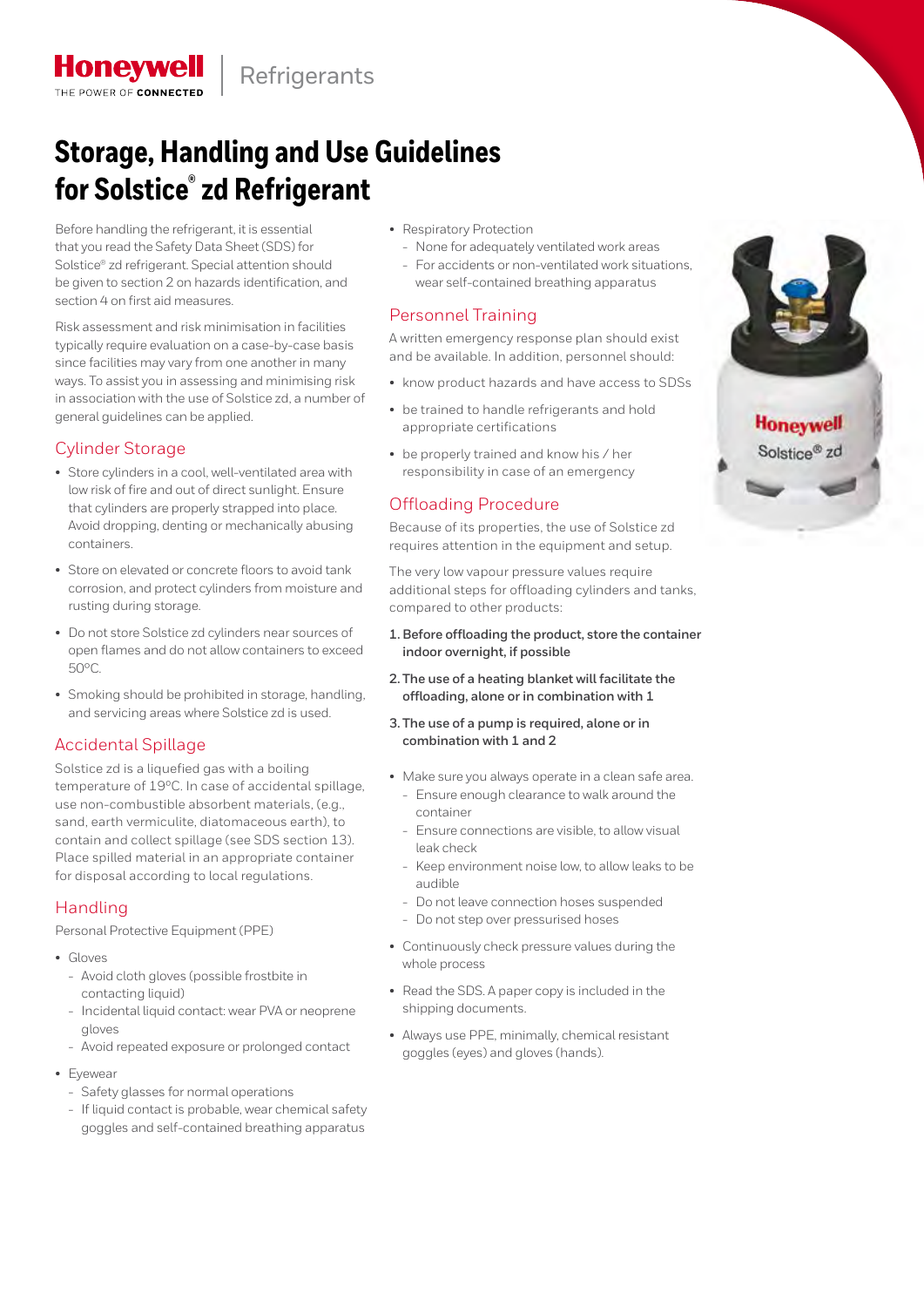#### Offloading from a Cylinder

| Package Specifications | Cylinder                                 |  |  |
|------------------------|------------------------------------------|--|--|
| Product weight (kg     | 70 kg                                    |  |  |
| Tare weight (kg)       | 28 <sub>kg</sub>                         |  |  |
| Cylinder dimensions    | $1.1m \times 0.3m$ (height $\times$ Dia) |  |  |
| Outlet connection      | DIN 477 (21.8mm)                         |  |  |

- **1. Weigh the cylinder to verify initial value (tare can vary slightly)**
- **2. Position the cylinder in the work area**
- **3. An internal dip tubes reaches the lowest point inside the cylinder, to extract all liquid**
- **4. Connect the transfer hoses to the valve outlet and the pump, and install a pressure gauge**
- **5. Install a sight indicator on the line to process (or pump outlet)**
- **6. Open liquid phase valve and start pump, to start the outlet flow; perform a leak check**
- **7. If liquid flow stops, please check the following:**
	- **- The cylinder may be empty. This can be confirmed by verifying the weight**
	- **- Check pressure difference (cylinder compared to process)**
	- **- Check the pump for cavitation**
- **8. Once the product is transferred completely, close the valve on cylinder**
- **9. Depressurise liquid line from cylinder valve to pump**
- **10. DO NOT leave liquid-filled piping blocked with no pressure relief**
- **11. Disconnect hoses**
- **12. Store in suitable storage area**
- **13. Return the empty cylinder to Honeywell**

#### **Offloading from a Vertical Drum (VD)**

| Package Specifications | Vertical Drum              |
|------------------------|----------------------------|
| Product weight (kg     | 100 <sub>kg</sub>          |
| Tare weight (kg)       | 600 kg                     |
| Cylinder dimensions    | 1.8m X 0.8m (height X Dia) |
| Outlet connection      | $1\%$ RSW                  |

- **1. Weigh the VD on a scale to verify initial value (tare can vary slightly)**
- **2. Position the VD in the work area**
- **3. The valves are identified, the liquid phase valve has an internal dip tube that reaches the lowest point inside, to extract all liquid**
- **4. Connect the transfer hose to the liquid valve outlet and the pump, and install a pressure gauge. Depending on the application, a vapour return line can be connected to the vapour side valve (loop setup)**
- **5. Install a sight indicator on liquid line to process (or pump outlet)**



- **6. Open liquid phase valve and pump to start the outlet flow to process (perform a leak check)**
- **7. If liquid flow stops, please check the following:**
	- **- The VD may be empty. This can be confirmed by verifying the weight**
	- **- Check pressure difference (VD compared to process)**
	- **- Check pump for cavitation**
- **8. Once the product is transferred completely, close the valves on the VD**
- **9. Depressurise liquid line from VD to pump**
- **10. DO NOT leave liquid-filled piping blocked with no pressure relief**
- **11. Disconnect hoses**
- **12. Store in suitable storage area**
- **13. Return the empty VD to Honeywell**

#### **Offloading from a Roll Drum (RD)**

| Package Specifications | Roll Drum                  |  |  |
|------------------------|----------------------------|--|--|
| Product weight (kg     | 970 kg                     |  |  |
| Tare weight (kg)       | 472 kg                     |  |  |
| Cylinder dimensions    | 2.4m X 0.8m (height X Dia) |  |  |
| Outlet connection      | $1\%$ RSW                  |  |  |

- **1. Weigh the roll drum to verify initial value**
- **2. Position the roll drum in the work area, levelled horizontally, or slightly tilted (lift the end opposite to the valves, about 10 cm)**
- **3. Align valves along a vertical line. The valve in the lower position will be the liquid phase**
- **4. With the roll drum in this position, the dip tubes will reach the lowest and highest points, respectively for liquid and vapour**
- **5. Connect the transfer hoses to the valves outlet, and install a pressure gauge on each side:**
	- **- Connect the bottom valve (Liquid) to pump suction or process pipe**
	- **- Depending on the use, a vapour return line can be connected to the vapour side valve (loop setup)**
- **6. Open liquid phase valve to start the outlet flow to process (perform a leak check)**
- **7. Install a sight indicator on liquid line to process (or pump outlet)**
- **8 If liquid flow stops, please check the following:**
	- **- The roll drum may be empty. This can be confirmed by verifying the weight on a scale**



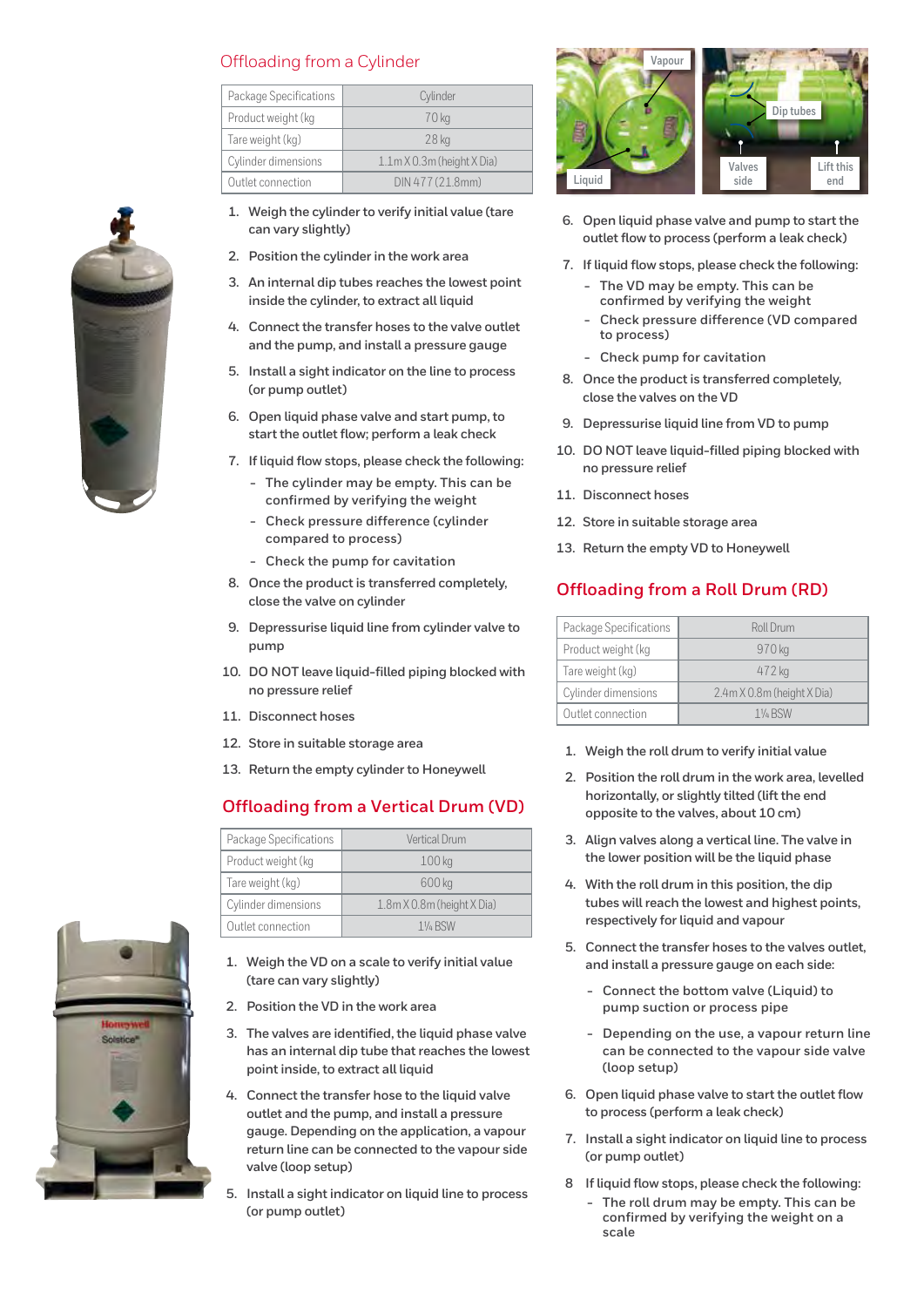- **- Check pressure difference (roll drum compared to process)**
- **- If using a pump, check for cavitation**
- **9. Once the product is transferred completely, close the valves on roll drum**
- **10. Depressurise liquid line from roll drum valve to process**
- **11. DO NOT leave liquid-filled piping blocked with no pressure relief**
- **12. Disconnect hoses**
- **13. Store in suitable storage area**
- **14. Return the empty roll drum to Honeywell**

#### **Troubleshooting Guide**

**Inability to Empty Cylinder**

- Insufficient pressure in the roll drum will cause the liquid flow to stop
- Excessive pressure in the roll drum leads to expansion across outlet valve
- High pressure in the receiving vessel to which the refrigerant is being transferred
- Low ambient temperatures will increase the liquid density, and make the liquid transfer more difficult
- High ambient temperatures will generate possible expansion through the outlet valve
- Pump cavitations, generated by expansion (high temperature) or density increase (low temperature)
- Attempting to achieve excessive flow rate: dip tubes in roll drums are small diameter, as well as the orifice in the valve. Excessive flow rate leads to expansion across the valve.

#### **Leak Detection**

- Periodic leak checks are required during storage
- **• In the event of a leak exceeding 1.5 vol%: remove personnel and ventilate the area**
- Constant monitoring for leaks is required during offloading operations
- Continuous refrigerant leak detection equipment
	- Continuous monitoring systems provide alerts to respond in a timely fashion
	- Detection levels of 1.5 vol% (15,000 ppm) are acceptable.
	- Most continuous monitoring equipment detect very low levels
	- Leak detector performance may vary. Consult the manufacturer
- Handheld or Portable Leak detectors
	- Valuable for maintenance operations and assembly line workers
	- Detect at extremely low levels (<4 g/year leak sizes)
- Add to scheduled routine maintenance operations
	- Check storage containers for leaks
	- Check piping for leaks

#### **Solstice zd properties**

| Molar Mass               | 130.5kg/Kmol             |  |  |
|--------------------------|--------------------------|--|--|
| Triple point temperature | $-78^{\circ}$ C          |  |  |
| Normal Boiling point     | 18.32°C                  |  |  |
| <b>Critical point</b>    |                          |  |  |
| Temperature              | 165.6°C                  |  |  |
| Pressure                 | 3572.6kPa                |  |  |
| Density                  | 478.92 kg/m <sup>3</sup> |  |  |

| $T$ [°C] | Vapour p [Mpa] | <b>Liquid Density</b><br>[ $kg/m3$ ] |  |
|----------|----------------|--------------------------------------|--|
| $-10$    | 0.03           | 1339.6                               |  |
| 0        | 0.047          | 1326.7                               |  |
| 10       | 0.072          | 1312.9                               |  |
| 20       | 0.106          | 1298.1                               |  |
| 30       | 0.152          | 1282.2                               |  |
| 40       | 0.212          | 1265.1                               |  |
| 50       | 0.29           | 1246.7                               |  |
| 60       | 0.387          | 1226.7                               |  |
| 70       | 0.508          | 1204.9                               |  |
| 80       | 0.656          | 1181.2                               |  |
| 90       | 0.835          | 1155.1                               |  |
| 100      | 1.048          | 1126.3                               |  |

## **Solstice zd compared to similar products**



|             | <b>Molar</b><br><b>Mass</b> | <b>Critical</b><br>T[°C] | <b>Normal</b><br><b>Boiling</b><br>Point <sup>[°</sup> C] | <b>GWP</b> | <b>ODP</b> |
|-------------|-----------------------------|--------------------------|-----------------------------------------------------------|------------|------------|
| $R-11$      | 137                         | 197.6                    | 23.71                                                     | 4750       | 1.000      |
| $R-123$     | 153                         | 183.7                    | 27.82                                                     | 77         | 0.020      |
| R-245fa     | 134                         | 154.01                   | 15.14                                                     | 1030       | 0.000      |
| Solstice zd | 131                         | 165.5                    | 19.00                                                     |            | 0.000      |